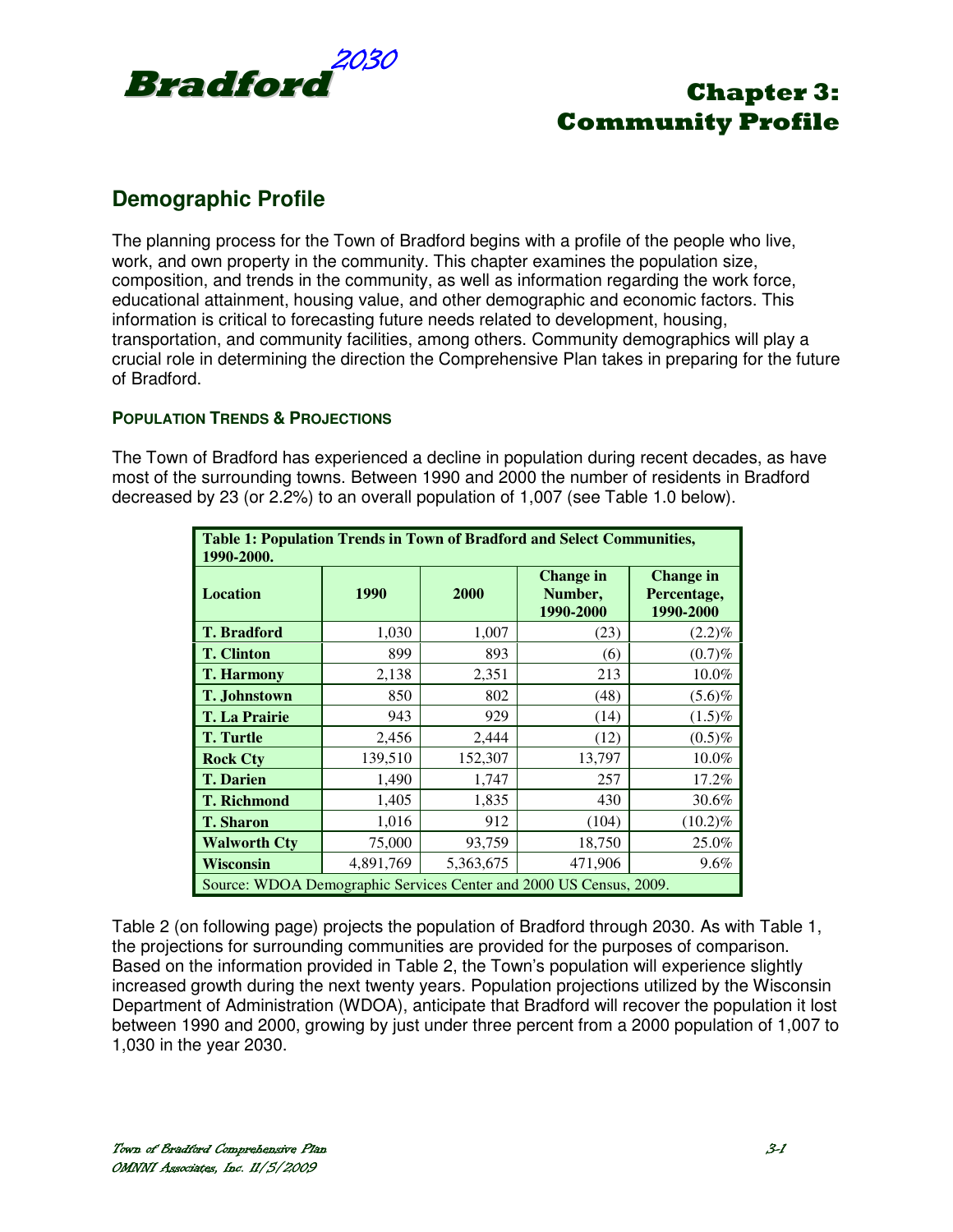

| Table 2: Population Projections for Town of Bradford and Adjoining Towns, 2005-2030. |       |       |       |       |       |       |                                                     |  |
|--------------------------------------------------------------------------------------|-------|-------|-------|-------|-------|-------|-----------------------------------------------------|--|
| <b>Location</b>                                                                      | 2005  | 2010  | 2015  | 2020  | 2025  | 2030  | <b>Percent</b><br><b>Change</b><br>$2005 -$<br>2030 |  |
| <b>T.</b> Bradford                                                                   | 1,029 | 1,030 | 1,035 | 1,038 | 1,038 | 1.033 | 2.6%                                                |  |
| <b>T.</b> Clinton                                                                    | 910   | 915   | 922   | 929   | 931   | 931   | $4.3\%$                                             |  |
| <b>T. Harmony</b>                                                                    | 2,449 | 2,555 | 2,626 | 2,695 | 2,755 | 2,803 | 19.2%                                               |  |
| <b>T. Johnstown</b>                                                                  | 799   | 789   | 781   | 772   | 759   | 746   | $(7.0)\%$                                           |  |
| <b>T. La Prairie</b>                                                                 | 904   | 877   | 853   | 828   | 800   | 769   | $(17.2)\%$                                          |  |
| <b>T.</b> Turtle                                                                     | 2,433 | 2,423 | 2,396 | 2,370 | 2,333 | 2,288 | $(6.4)\%$                                           |  |
| <b>T.</b> Darien                                                                     | 1,908 | 2,016 | 2,140 | 2,263 | 2,375 | 2,472 | 41.5%                                               |  |
| <b>T. Richmond</b>                                                                   | 1,923 | 2,009 | 2,111 | 2,213 | 2,304 | 2,380 | 29.7%                                               |  |
| <b>T. Sharon</b>                                                                     | 919   | 899   | 886   | 874   | 857   | 836   | $(8.3)\%$                                           |  |
| Source: WDOA Demographic Services Center and 2000 US Census, 2009.                   |       |       |       |       |       |       |                                                     |  |

## **POPULATION DENSITY**

The Town of Bradford covers approximately 36.3 square miles, or 23,232 acres. The estimated 2005 population per square mile was 28.3 persons. Should the community reach the projected population of 1,033 the population density would increase slightly to 28.5 per square mile?

### **POPULATION CHARACTERISTICS**

Population figures and growth rates provide a cursory insight into the characteristics of a population. Data related to the race, gender, and age of the population provides crucial planning information for the Town. Table 3 (below) compares the 1990 and 2000 population of Bradford categorized by various age groups. The percentage of the population fourteen and younger fell by 1.1% while those between the ages of 15 and 64 grew by 1.4%. Bradford is one of the few communities in the state that saw a decrease in the 65 and older age group.

| Table 3: Population by Age Group for Town of Bradford, 2000.       |                                               |                                        |                                                         |                                          |                       |  |  |
|--------------------------------------------------------------------|-----------------------------------------------|----------------------------------------|---------------------------------------------------------|------------------------------------------|-----------------------|--|--|
| <b>Age Group</b>                                                   | 1990                                          |                                        | 2000                                                    | <b>Change in</b><br><b>Population by</b> |                       |  |  |
| Age                                                                | <b>Number</b>                                 | <b>Percent of</b><br><b>Population</b> | <b>Percent of</b><br><b>Number</b><br><b>Population</b> |                                          | Percent,<br>1990-2000 |  |  |
| <b>Under 5</b>                                                     | 82                                            | 7.9%                                   | 72                                                      | 7.10%                                    | $(0.8)\%$             |  |  |
| 5 to 14                                                            | 157                                           | 15.2%                                  | 151                                                     | 14.90%                                   | $(0.3)\%$             |  |  |
| 15 to 19                                                           | 66                                            | $6.4\%$                                | 69                                                      | 6.80%                                    | 0.4%                  |  |  |
| 20 to 64                                                           | 616                                           | 59.8%                                  | 612                                                     | 60.80%                                   | 1.0%                  |  |  |
| 65 and Over                                                        | 109                                           | $10.6\%$                               | 103                                                     | 10.20%                                   | $(0.4)\%$             |  |  |
| <b>All Ages</b>                                                    | 1.030<br>100.0%<br>100%<br>1,007<br>$(2,2)\%$ |                                        |                                                         |                                          |                       |  |  |
| Source: WDOA Demographic Services Center and 2000 US Census, 2009. |                                               |                                        |                                                         |                                          |                       |  |  |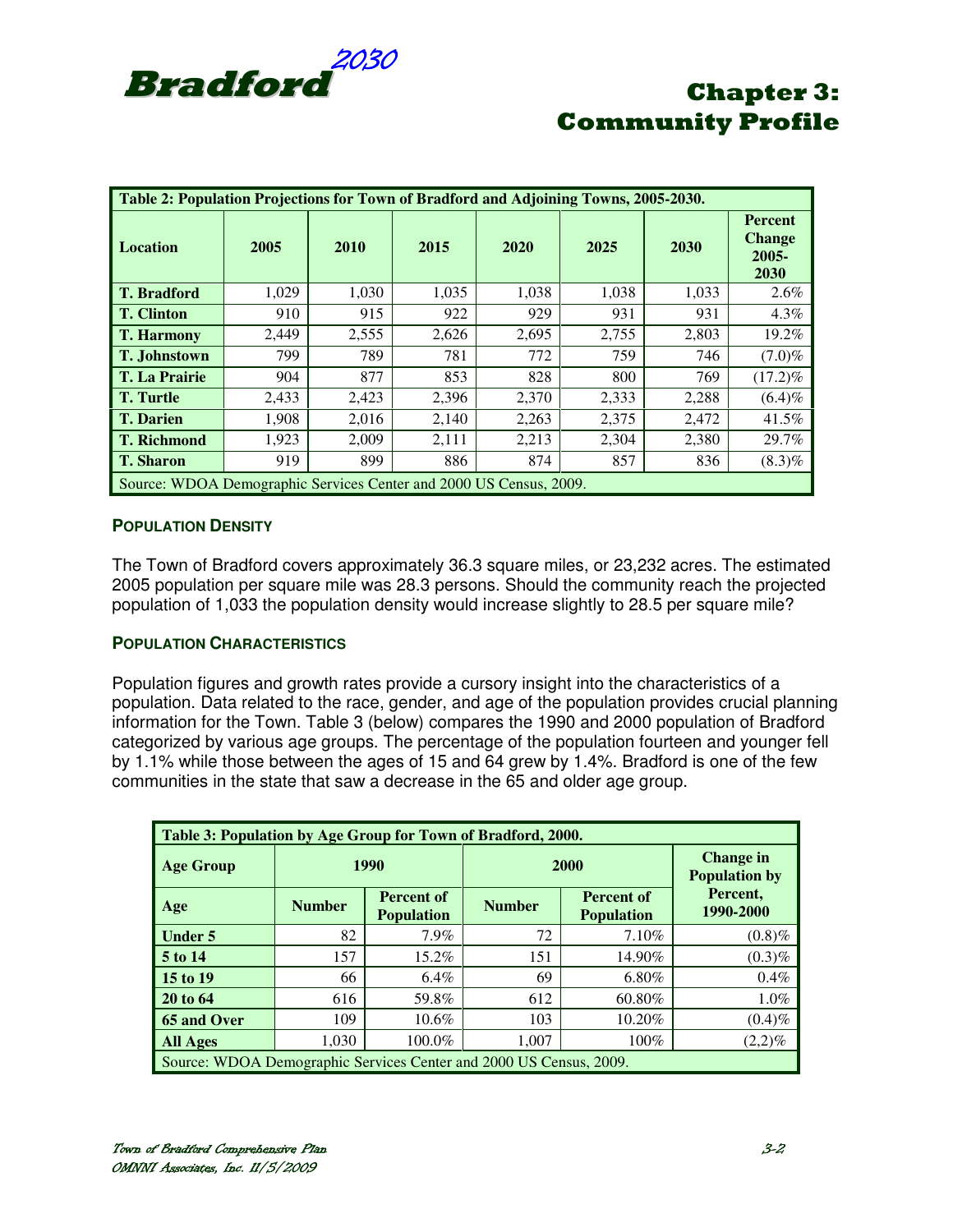

In 2000, there were 523 males (51.9%) and 484 females (48.1%) living in the Town. Most residents (99.6%) reported their race as white in the 2000 U.S. Census. This information is consistent with the data from the 1990 census. The median age of residents in 2000 was 37.3. This is slightly higher than the median age reported for residents of Rock County (35.9) and the State of Wisconsin (36.0).

## **RESIDENCY PATTERNS**

Figure 2 (at right) provides a breakdown of residency patterns between 1995 and 2000. Of the people currently residing in the Town, 70% live in the same residence they occupied in 1995. 20.8% moved from elsewhere in Rock County or from another county in Wisconsin. The remainder of Bradford's population moved to the community from outside Wisconsin.

## **GENERAL HOUSEHOLD TRENDS**

The average household size in Bradford is higher than that of Rock County but, like the County, State, and nation, the number of persons per household is decreasing (see Table 4). This is significant since a decrease in household size means that more housing units will be needed to support the population…even if the overall population remains the same. While the population of Bradford decreased by 2.2% between 1990 and 2000, total households in the Town rose from 361 in 1990 to 379 in 2000, an increase of 5% percent. This compares to an increase in Rock County households of



### What Is A Household?

A "household" can be described as an individual or a group of people living together in a single dwelling unit. This could include a family, a single person, or a group of unrelated individuals sharing a house or an apartment, but excludes those persons living in group quarters (i.e. nursing homes, halfway houses, dormitories, etc.).

12.2% and Wisconsin households of 20.2% during the same period.

| Table 4: Total Households and Average Household Size Projections for Bradford and Rock County, 2000-<br><b>2030.</b> |      |      |      |      |      |      |      |
|----------------------------------------------------------------------------------------------------------------------|------|------|------|------|------|------|------|
|                                                                                                                      | 2000 | 2005 | 2010 | 2015 | 2020 | 2025 | 2030 |
| <b>Town of Bradford</b>                                                                                              |      |      |      |      |      |      |      |
| <b>Total Households</b>                                                                                              | 379  | 394  | 400  | 408  | 413  | 416  | 417  |
| <b>Average Household Size</b>                                                                                        | 2.66 | 2.61 | 2.58 | 2.54 | 2.51 | 2.50 | 2.48 |
| <b>Rock County</b>                                                                                                   |      |      |      |      |      |      |      |
| 67.488<br>74.706<br>61.714<br>70,248<br>72.638<br>64.534<br>58.617<br><b>Total Households</b>                        |      |      |      |      |      |      |      |
| 2.35<br>2.39<br>2.37<br>2.45<br>2.42<br>2.50<br>2.54<br><b>Average Household Size</b>                                |      |      |      |      |      |      |      |
| Source: WDOA Demographic Services Center and 2000 US Census, 2009.                                                   |      |      |      |      |      |      |      |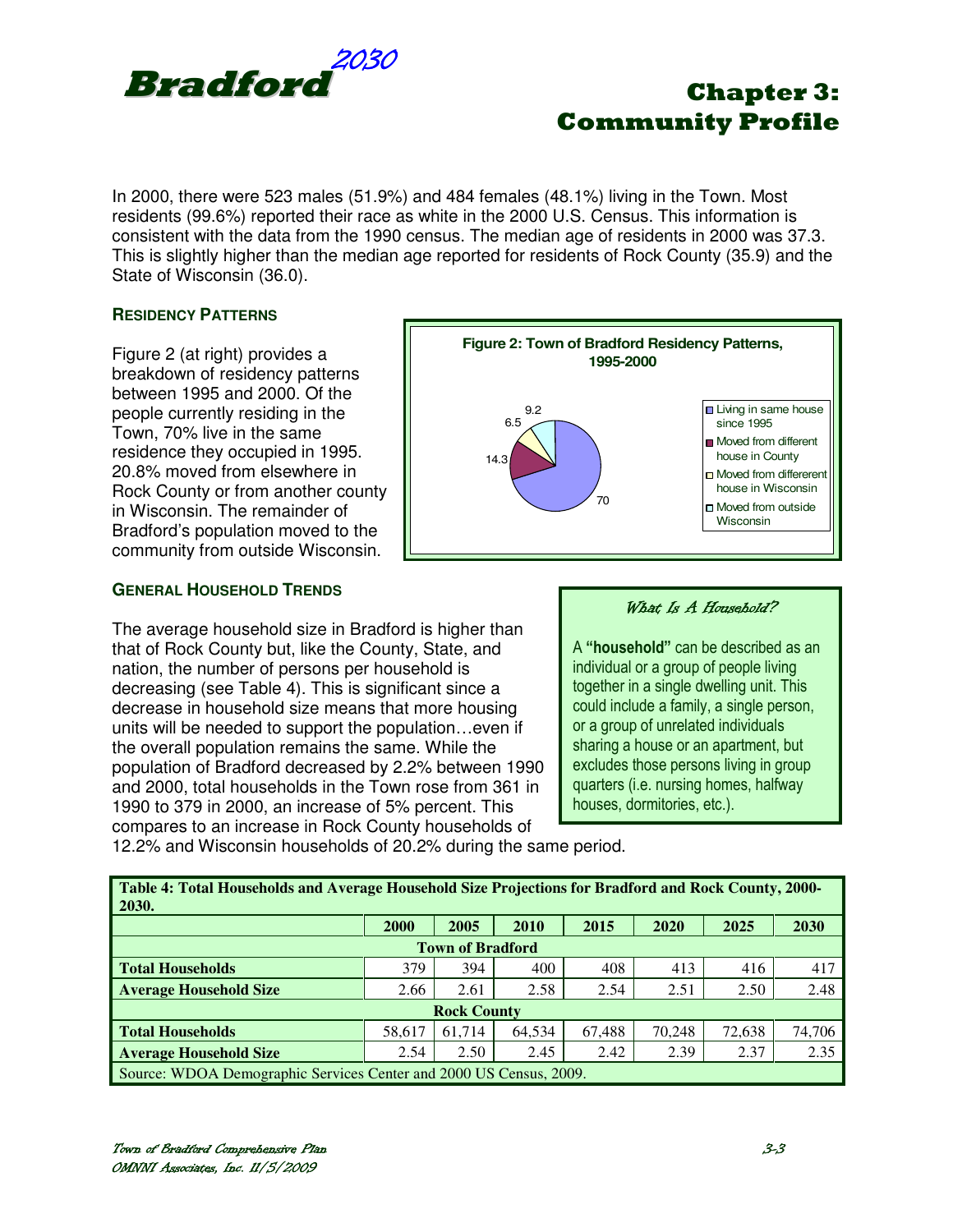

Future projections for Bradford call for more of the same. As Table 4 (on preceding page) demonstrates, the number of households in Bradford is projected to increase from a 2005 total of 394 to an estimated 2025 figure of 417. At the same time, the average size of households in the community is projected to decline from 2.61 to 2.48 during the same period. Increases in the number of households will correspond to an increased need for housing units (assuming no significant surplus of current housing capacity exists).

Of the 394 households in the Town of Bradford in 2000, the majority were family households (280, or 73.9%) with married-couple households dominating (240, or 63.3%). Female householders accounted for 6.3% of the remainder (24). There were 99 non-family households in 2000 (26.1% of total households), with 31 having a householder 65 years or older.

## **Economic Profile**

Economic conditions have a direct impact on the supply, demand, and costs for housing, infrastructure, and services within a community. Therefore, it is necessary to examine the economic situation in the Town to anticipate future housing, infrastructure, and service needs. This section profiles the local economic environment by examining factors including per capita income, poverty rate, and unemployment rate.

Given that the economy of the Town depends heavily on the regional economy (i.e. Janesville, Beloit, etc.), an understanding of the relationship between these communities and Bradford is beneficial. Strong fluctuations in the regional economy will have a direct affect upon the Town. However, due to a lack of detailed local economic data this section focuses heavily on Rock County. Specific information available for the Town of Bradford is incorporated when available and where appropriate.

The labor force is the sum of employed and unemployed persons who are 16 years of age and older. Table 5 (at right) tracks the rate of employment and unemployment in Bradford and select communities following the 2000 census. The employment picture for the area reflects the national economic

| Table 5: Labor Force Comparison for Town of Bradford and Select    |                           |                 |                   |                             |  |  |  |
|--------------------------------------------------------------------|---------------------------|-----------------|-------------------|-----------------------------|--|--|--|
|                                                                    | <b>Communities, 2000.</b> |                 |                   |                             |  |  |  |
| <b>Location</b>                                                    | Labor<br>Force            | <b>Employed</b> | <b>Unemployed</b> | <b>Unemployment</b><br>Rate |  |  |  |
|                                                                    |                           |                 |                   |                             |  |  |  |
| <b>T.</b> Bradford                                                 | 570                       | 561             | 9                 | $1.6\%$                     |  |  |  |
| <b>T.</b> Clinton                                                  | 526                       | 503             | 23                | 4.4%                        |  |  |  |
| <b>T. Harmony</b>                                                  | 1,290                     | 1,261           | 29                | $2.2\%$                     |  |  |  |
| <b>T. Johnstown</b>                                                | 445                       | 427             | 18                | 4.0%                        |  |  |  |
| <b>T. La Prairie</b>                                               | 480                       | 474             | 6                 | 1.3%                        |  |  |  |
| <b>T.</b> Turtle                                                   | 1,506                     | 1,444           | 62                | 4.1%                        |  |  |  |
| <b>Rock Cty</b>                                                    | 80,895                    | 76,336          | 4,545             | 5.6%                        |  |  |  |
| <b>T. Darien</b>                                                   | 1,030                     | 986             | 44                | $4.3\%$                     |  |  |  |
| <b>T. Richmond</b>                                                 | 1,041                     | 1,017           | 20                | 1.9%                        |  |  |  |
| <b>T. Sharon</b>                                                   | 544                       | 536             | 8                 | 1.5%                        |  |  |  |
| <b>Walworth Cty</b>                                                | 51,922                    | 49,128          | 2,733             | 5.3%                        |  |  |  |
| <b>Wisconsin</b>                                                   | 2,872,104                 | 2,734,925       | 134,311           | $3.2\%$                     |  |  |  |
| Source: WDOA Demographic Services Center and 2000 US Census, 2009. |                           |                 |                   |                             |  |  |  |

downturn of the late nineties. Current economics data are not yet available and, therefore, are not reflected in this table.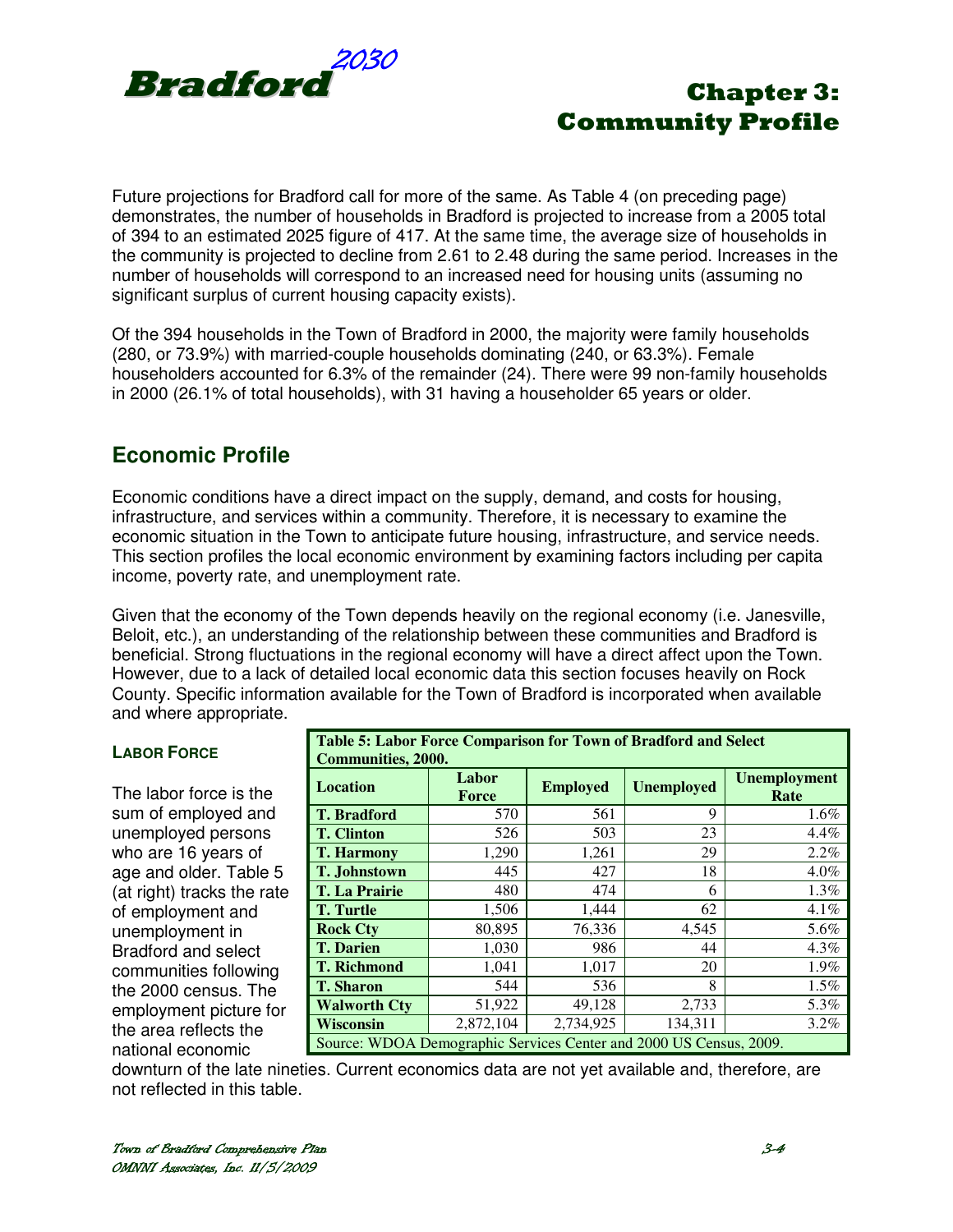

The term used to describe the relationship between the labor force and population is participation rate. At 74.6%, Bradford has a higher participation rate than Rock County (69.3%), the State of Wisconsin (70%) and the United States (67%). Participation rates are the result of both economic and demographic conditions in a community, area, or region. Table 6 (below) highlights the labor force in select Rock County communities in 2000. The unemployment in Bradford in 2000 was half that of the State and considerably lower than the County.

## Are You In The Labor Force?

The labor force is the sum of employed and unemployed persons who are 16 years of age and older and who are willing and actively seeking work. Institutionalized populations are not included in the labor force.

## **EMPLOYMENT OPPORTUNITIES**

The Town of Bradford, like many rural communities, possesses limited commercial development. Residents in the work force tend to find employment outside of the Town…within Rock County or elsewhere in the region. According to the 2000 U.S. Census, there were 561 employed residents of Bradford. Table 6 provides a description of employment by industry sector for Bradford residents following the last census.

| Table 6: Employment by Industry Sector for Town of Bradford, 2000.                 |               |                |  |  |  |
|------------------------------------------------------------------------------------|---------------|----------------|--|--|--|
| <b>Industry Sector</b>                                                             | <b>Number</b> | <b>Percent</b> |  |  |  |
| Agriculture, forestry, fishing, hunting and mining                                 | 61            | $10.9\%$       |  |  |  |
| <b>Construction</b>                                                                | 38            | $6.8\%$        |  |  |  |
| <b>Manufacturing</b>                                                               | 148           | 26.4%          |  |  |  |
| <b>Wholesale trade</b>                                                             | 21            | $3.7\%$        |  |  |  |
| <b>Retail trade</b>                                                                | 61            | 10.9%          |  |  |  |
| <b>Transportation warehousing and utilities</b>                                    | 41            | 7.3%           |  |  |  |
| <b>Information</b>                                                                 | 2             | $0.4\%$        |  |  |  |
| Finance, insurance, real estate and rental & leasing                               | 33            | 5.9%           |  |  |  |
| Professional, scientific, management, administrative and waste management services | 19            | $3.4\%$        |  |  |  |
| <b>Educational, health and social services</b>                                     | 77            | 13.7%          |  |  |  |
| Arts, entertainment, recreation, accommodation and food services                   | 37            | $6.6\%$        |  |  |  |
| Other services (except public administration)                                      | 17            | $3.0\%$        |  |  |  |
| <b>Public administration</b>                                                       | 6             | 1.1%           |  |  |  |
| Source: WDOA Demographic Services Center and 2000 US Census.                       |               |                |  |  |  |

As the table illustrates, the largest employers of residents by industry sector in 2000 were:

- **Manufacturing (26.4%)**
- **Educational, health, and social services (13.7%)**
- Agriculture, forestry, fishing, hunting, and mining (10.9%)
- Retail trade (10.9%)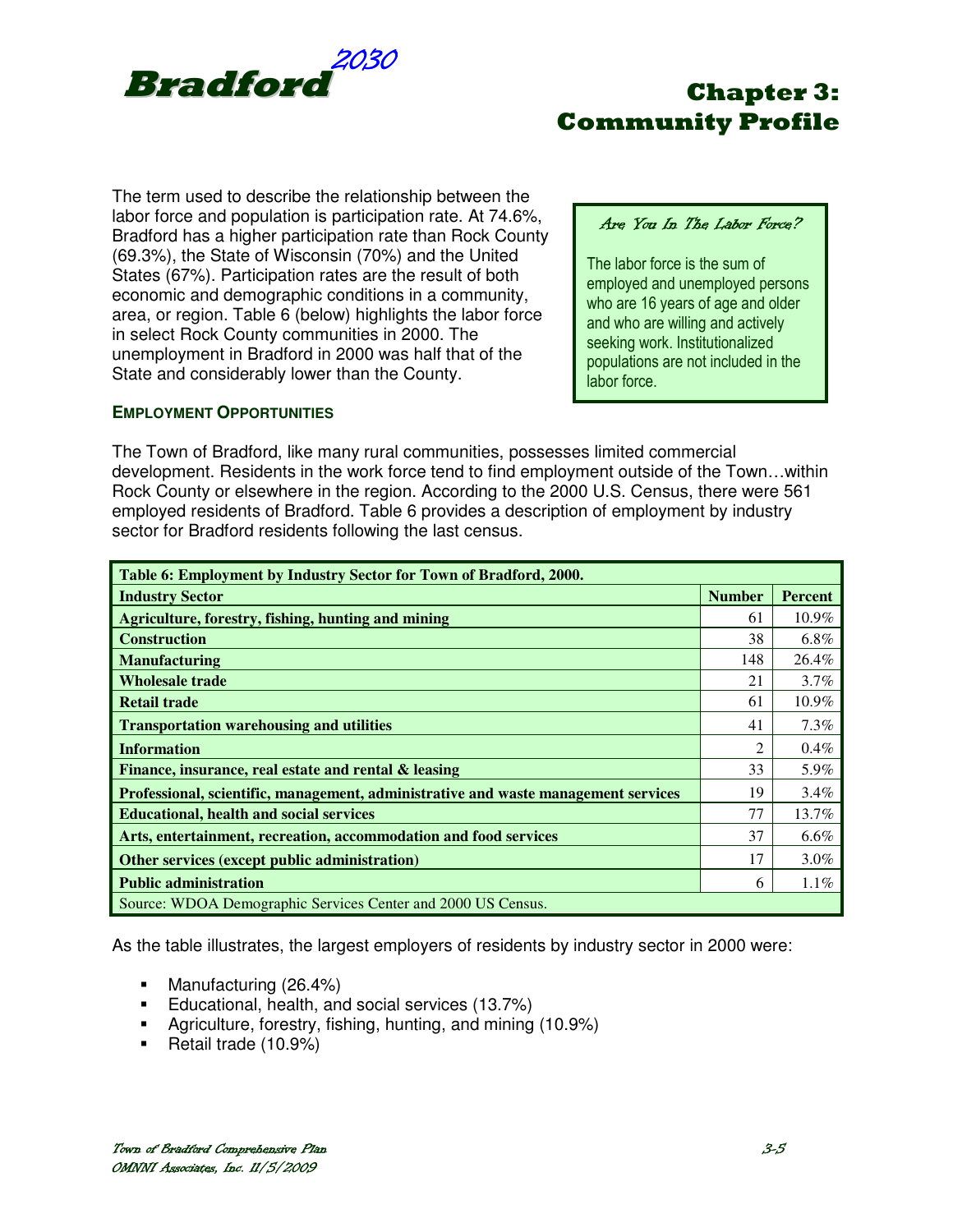

By comparison, the top employers of residents by industry sector in 1990 were:

- Manufacturing (21.9%)
- Agriculture, forestry, fisheries, and mining (17.8%)
- **Educational, health, and social services (13.1%)**
- Retail Trade (11.7%)

Unlike many American communities, Bradford saw the percentage of jobs provided by the manufacturing sector increase…21.9% in 1990 to 26.4% in 2000.

### **LOCAL EMPLOYERS**

The previous section in this chapter described the type of employment available to residents. Table 7 provides a listing of the top ten employers in Rock County following the 2000 census. Although Census data does not identify actual workplaces, it can be assumed that many residents of Bradford were employed by one of the firms included in this table in 2000.

|                         | Table 7: Rock County Top 10 Employers, January 2004.         |                                          |                   |  |  |  |
|-------------------------|--------------------------------------------------------------|------------------------------------------|-------------------|--|--|--|
| <b>Rank</b>             | <b>Employer</b>                                              | <b>Industry Type</b>                     | <b>Employee</b>   |  |  |  |
|                         |                                                              |                                          | <b>Size Range</b> |  |  |  |
| $\mathbf{1}$            | <b>General Motors</b> (see paragraph below)                  | Utility vehicle manufacturing            | $1000+$           |  |  |  |
| $\overline{2}$          | Mercy Health System                                          | General medical and surgical hospitals   | $1000+$           |  |  |  |
| 3                       | <b>Beloit Memorial Hospital</b>                              | Other accounting services                | $1000+$           |  |  |  |
| $\overline{\mathbf{4}}$ | Lear Midwest Automotive See paragraph                        | Motor vehicle seating and interior trim  | 500-999           |  |  |  |
|                         | below)                                                       | manufacturing                            |                   |  |  |  |
| $\overline{5}$          | Lab Safety Supply                                            | Mail order and miscellaneous retail      | 500-999           |  |  |  |
| 6                       | Frito Lay                                                    | Snack food manufacturing                 | 500-999           |  |  |  |
| $\overline{7}$          | <b>Wal-Mart Associates</b>                                   | Warehouse clubs and supercenters         | 500-999           |  |  |  |
| 8                       | SSI technologies                                             | Motor vehicle braking system             | 500-999           |  |  |  |
|                         |                                                              | manufacturing                            |                   |  |  |  |
| 9                       | <b>TNT Logistics North America</b>                           | General freight trucking, long distance, | 500-999           |  |  |  |
|                         |                                                              | less than truckload                      |                   |  |  |  |
| 10                      | <b>Beloit College</b>                                        | Colleges, universities, and professional | 500-999           |  |  |  |
|                         |                                                              | schools                                  |                   |  |  |  |
|                         | Source: Wisconsin Department of Workforce Development, 2009. |                                          |                   |  |  |  |

The first and fourth largest employers in Rock County in 2004, General Motors and Lear Midwest Automotive, have since closed their plants/operations as a result of the current recession and changes in the automobile manufacturing industry. As a result, the Rock County economy has experienced a larger decline than most counties in Wisconsin.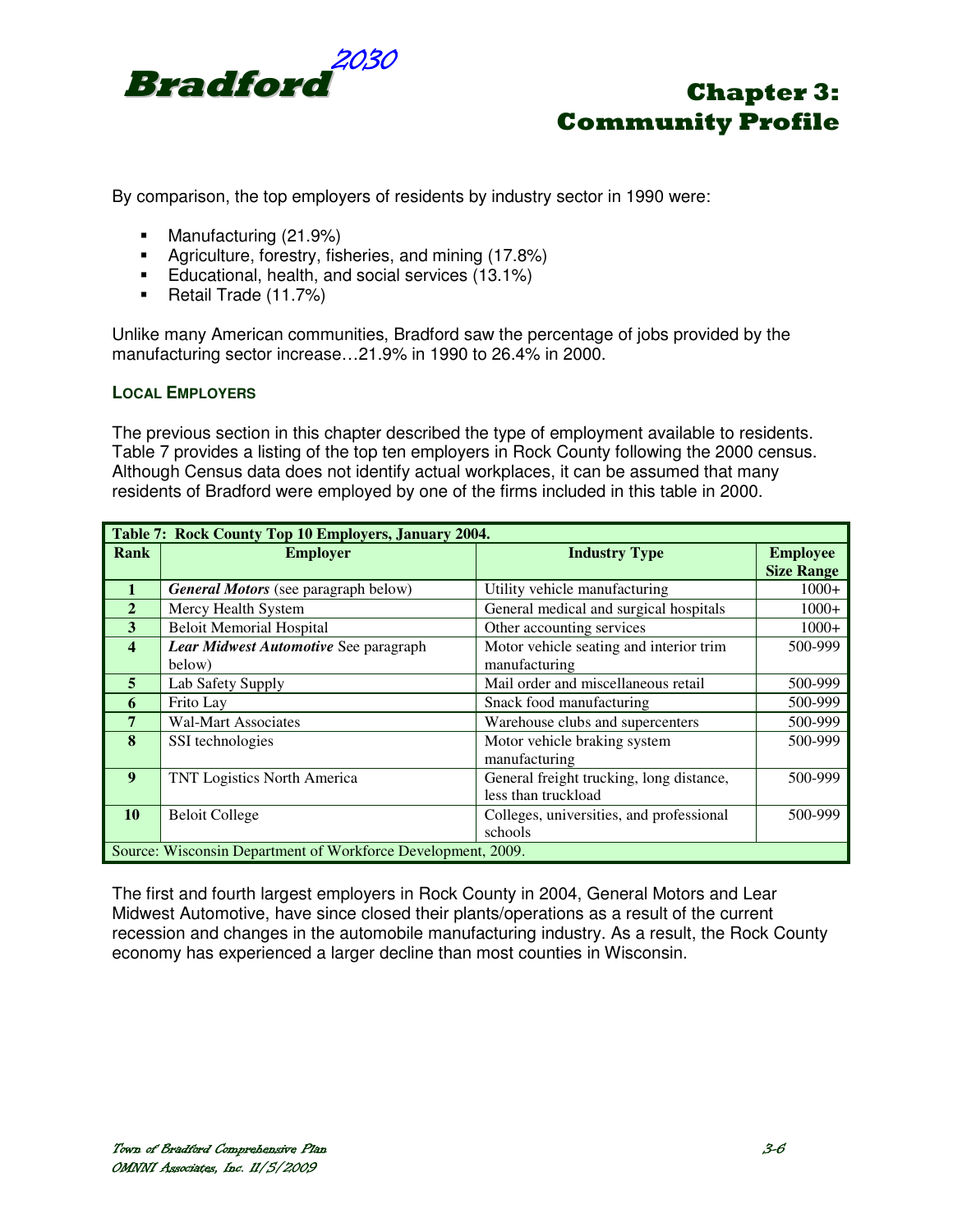

## **COMMUTING PATTERNS**

American workers are becoming increasingly mobile. The national average drive-to-work time is approaching thirty minutes (20.1 minutes in Bradford). Telecommuting and working from home are becoming a more acceptable and desired employment option.

| <b>TABLE 8: Average Daily Commute Time,</b><br>2000. |                                                                       |  |  |  |  |
|------------------------------------------------------|-----------------------------------------------------------------------|--|--|--|--|
| <b>Town of Bradford</b>                              | 20.1 minutes                                                          |  |  |  |  |
| 20.3 minutes<br><b>Rock County</b>                   |                                                                       |  |  |  |  |
| 20.8 minutes<br><b>Wisconsin</b>                     |                                                                       |  |  |  |  |
| 24.4 minutes<br><b>United States</b>                 |                                                                       |  |  |  |  |
|                                                      | Source: WDOA Demographic Services<br>Center and 2000 US Census, 2009. |  |  |  |  |

A glimpse at Table 9 (below) shows the commuting

patterns of Rock County. The number of workers who commute from Rock County to outside counties surpasses residents of outside counties commuting to Rock County by 6,681. Dane County and Winnebago County, Illinois are the largest importers and exporters of commuters to and form Rock County.

## **INCOME & WAGES**

There are numerous ways in which demographers categorize income. The three most common are per capita, median household, and median family income:

- **Per capita income** is total income divided by the total number of residents, including children and other groups of individuals who do not actually earn income.
- **Median household**

| Table 9: Commuting Patterns in Rock County, 2000.                                                                                  |                                               |                                             |                              |  |  |
|------------------------------------------------------------------------------------------------------------------------------------|-----------------------------------------------|---------------------------------------------|------------------------------|--|--|
|                                                                                                                                    | <b>Rock County to</b><br><b>Listed County</b> | <b>Listed County</b><br>into Rock<br>County | <b>Net</b><br><b>Commute</b> |  |  |
| <b>Dane County</b>                                                                                                                 | 5,021                                         | 2,020                                       | $-3,001$                     |  |  |
| Winnebago Co. IL                                                                                                                   | 4,871                                         | 3,158                                       | $-1,713$                     |  |  |
| <b>Walworth County</b>                                                                                                             | 2,383                                         | 1,284                                       | $-1,099$                     |  |  |
| <b>Jefferson County</b>                                                                                                            | 1,262                                         | 734                                         | $-528$                       |  |  |
| <b>Green County</b>                                                                                                                | 594                                           | 1,308                                       | 714                          |  |  |
| <b>McHenry County, IL</b>                                                                                                          | 514                                           | 29                                          | $-485$                       |  |  |
| <b>Boone County, IL</b>                                                                                                            | 414                                           | 84                                          | $-330$                       |  |  |
| <b>Milwaukee County</b>                                                                                                            | 245                                           | 123                                         | $-122$                       |  |  |
| <b>Waukesha County</b>                                                                                                             | 203                                           | 133                                         | $-70$                        |  |  |
| <b>Cook County, IL</b>                                                                                                             | 173                                           | 25                                          | -148                         |  |  |
| <b>Elsewhere</b>                                                                                                                   | 1,107                                         | 1,208                                       | 101                          |  |  |
| <b>Total</b>                                                                                                                       | 16,787                                        | 10,106                                      |                              |  |  |
| $77\%$<br>Live and Work in<br><b>Rock County</b>                                                                                   |                                               |                                             |                              |  |  |
| Source: Rock County Workforce Profile, Wisconsin Department of<br>Workforce Development, Office of Economic Advisors, January 2004 |                                               |                                             |                              |  |  |

**income** is the middle point of household incomes reported in a community (households include families, married couple households, and individual households).

**Median family income** is the middle income reported by families in the 2000 U.S. Census.

Income for residents in the Town of Bradford following the 2000 Census were higher than Rock County as a whole and the State of Wisconsin (see Table 10 on following page).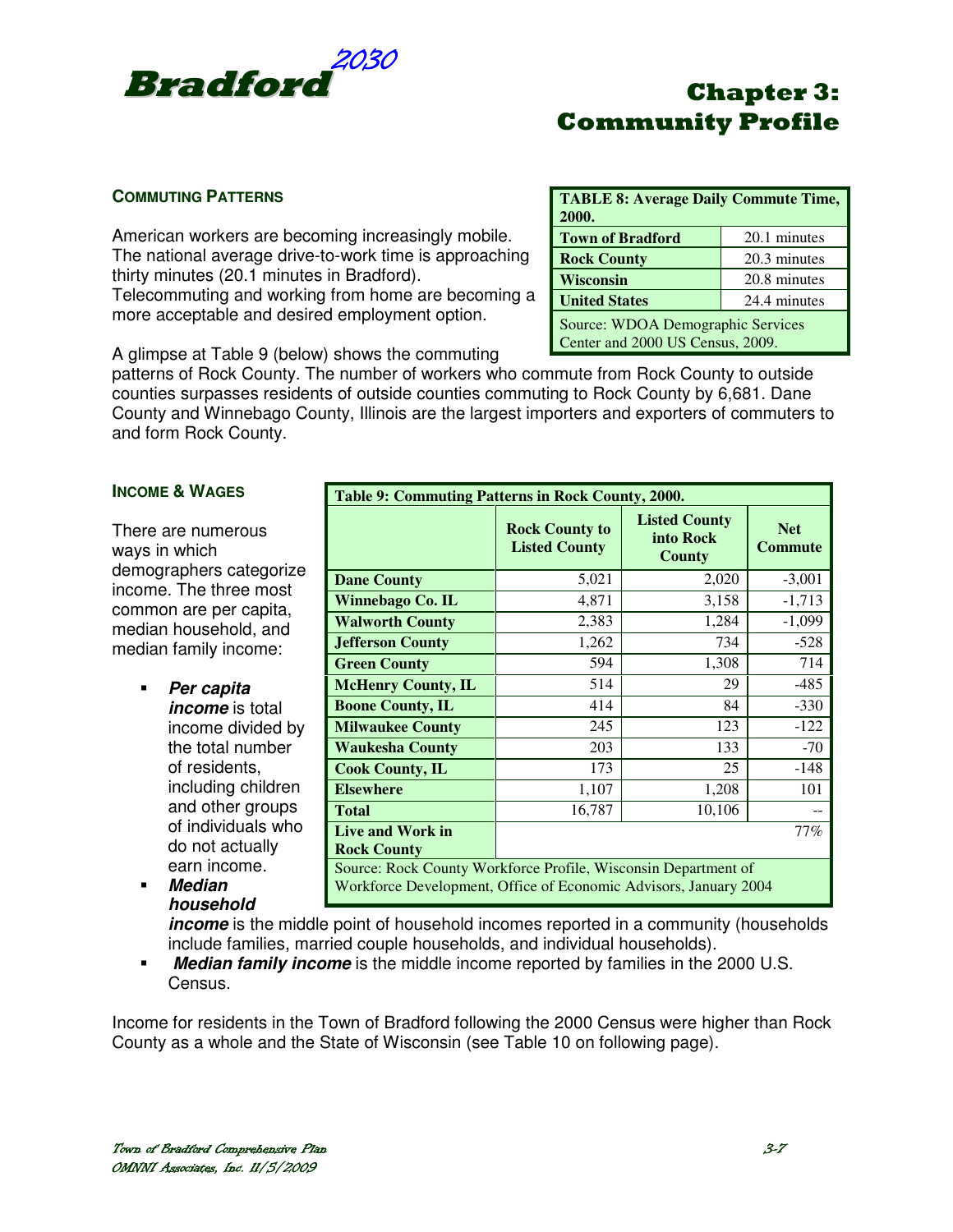

#### Median Income v. Average Income

The U.S. Census Bureau data related to income is reported as a "median" figure. This represents the middle point of all incomes reported. It is not the same as an "average" income. For example, if 4 people reported their income at \$30,000 and 1 person reported their income at \$100,000, the median income for these 5 people would be \$30,000. In the same scenario, the average income would be \$44,000, which does not accurately depict where the majority (i.e. 4 people vs. only 1) reported their income.

The U.S. Census does not provide an average income figure. Moreover, it is not possible to calculate an average without access to every individual census form from Bradford where an income was reported. The U.S Census Bureau privacy policies prohibit this level of access. It is anticipated that Bradford's average income figures would be higher than the median income.

| Table 10: Income Comparison Between Bradford and Select Communities, 2000. |                                  |                                        |                                            |  |  |
|----------------------------------------------------------------------------|----------------------------------|----------------------------------------|--------------------------------------------|--|--|
| <b>Location</b>                                                            | 2000 Per Capita<br><b>Income</b> | 2000 Median<br><b>Household Income</b> | <b>2000 Median Family</b><br><b>Income</b> |  |  |
| <b>Town of Bradford</b>                                                    | \$23,440.00                      | \$51,324.00                            | \$58,036.00                                |  |  |
| <b>Town of Clinton</b>                                                     | \$22,216.00                      | \$55,324.00                            | \$56,550.00                                |  |  |
| <b>Town of Harmony</b>                                                     | \$25,244.00                      | \$73,173.00                            | \$77,206.00                                |  |  |
| <b>Town of Johnstown</b>                                                   | \$22,452.00                      | \$55,313.00                            | \$61,667.00                                |  |  |
| <b>Town of La Prairie</b>                                                  | \$22,108.00                      | \$52,813.00                            | \$59,625.00                                |  |  |
| <b>Town of Turtle</b>                                                      | \$24,015.00                      | \$57,188.00                            | \$63,293.00                                |  |  |
| <b>Rock County</b>                                                         | \$20,895.00                      | \$45,571.00                            | \$53,380.00                                |  |  |
| <b>Town of Darien</b>                                                      | \$19,580.00                      | \$50,700.00                            | \$52,443.00                                |  |  |
| <b>Town of Richmond</b>                                                    | \$23,203.00                      | \$51,776.00                            | \$59,231.00                                |  |  |
| <b>Town of Sharon</b>                                                      | \$20,023.00                      | \$51,635.00                            | \$56,250.00                                |  |  |
| <b>Walworth County</b>                                                     | \$21,229.00                      | \$46,274.00                            | \$55,310.00                                |  |  |
| <b>State of Wisconsin</b>                                                  | \$21,271.00                      | \$43,791.00                            | \$52,911.00                                |  |  |
| Source: WDOA Demographic Services Center and 2000 US Census, 2009.         |                                  |                                        |                                            |  |  |

### **POVERTY STATUS**

According to the 2000 U.S. Census:

- Sixty-eight individuals in Bradford were living below the poverty line in 1999.
- **Eleven families were living below the poverty line.**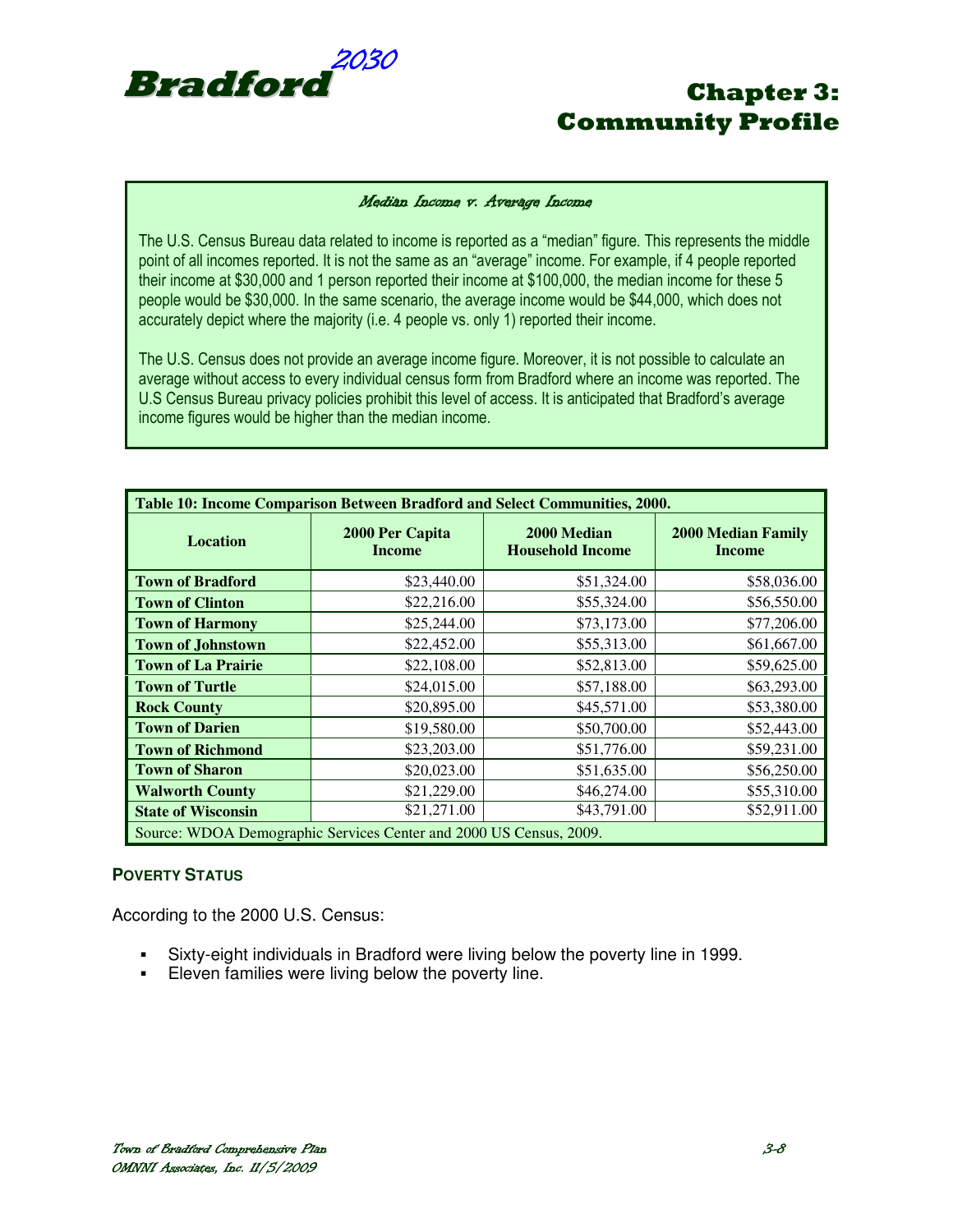

In total, 6.9% of the Town's population was living in poverty in 2000. This figure is lower than the statistic for Rock County (7.3%) as well as the State of Wisconsin (8.7%). It is important to note, however, that the economic upswing that occurred between 2004 and 2007 likely reduced the percentage of Bradford residents living below the national poverty line. It is yet to be seen how the current economy has affected poverty levels in the community.

|                                                                | Table 11: HHS Poverty Guidelines, 2007.                                |               |          |  |  |
|----------------------------------------------------------------|------------------------------------------------------------------------|---------------|----------|--|--|
| Size of                                                        | <b>48 Contiguous</b>                                                   | <b>Alaska</b> | Hawaii   |  |  |
| <b>Family Unit</b>                                             | <b>States and D.C.</b>                                                 |               |          |  |  |
|                                                                | \$10,210                                                               | \$12,770      | \$11,750 |  |  |
| $\overline{2}$                                                 | \$13,690                                                               | \$17,120      | \$15,750 |  |  |
| 3                                                              | \$17,170                                                               | \$21,470      | \$19,750 |  |  |
| 4                                                              | \$20,650                                                               | \$25,820      | \$23,750 |  |  |
| 5                                                              | \$24,130                                                               | \$30,170      | \$27,750 |  |  |
| 6                                                              | \$27,610                                                               | \$34,520      | \$31,750 |  |  |
| 7                                                              | \$31,090                                                               | \$38,870      | \$35,750 |  |  |
| 8                                                              | \$34,570                                                               | \$43,220      | \$39,750 |  |  |
| Each<br>\$4,350<br>\$4,000<br>\$3,480<br><b>Additional</b>     |                                                                        |               |          |  |  |
| Source: 2007 Health and Human Services Poverty Guidelines, One |                                                                        |               |          |  |  |
|                                                                | Version of the Federal Poverty Measure, Federal Register, Vol. 71, No. |               |          |  |  |
|                                                                | 15, January 24, 2007, and pp. 3848-3849.                               |               |          |  |  |

It is also important to note that

poverty guidelines are a base-level figure (see Table 11). They do not take into account, at the local level, the costs of housing, transportation, goods and services. Although the poverty level for a family of four in Chicago is the same as that of a family of four in Bradford, the cost-ofliving differences between the two would indicate a greater ability to "make ends meet" in the rural community.

### **EDUCATIONAL ATTAINMENT**

The level of educational attainment in a community serves as a good indicator of the quality of life. Generally, a high level of educational attainment reflects a skilled population with higher earnings potential. Figure 3 (on following page) illustrates the level of educational attainment for persons age 25 and over in Bradford and surrounding communities in 2000. Each of the bars in the chart represents the percentage of the community that has reached its highest level of educational attainment within a given category. For example, the educational attainment for 39.2% of the residents of Bradford over the age of 25 *climaxed at* a high school diploma, whereas, 83.0% of residents achieved *at least* a high school diploma. Among those with an education beyond high school: 27.7% received some college education (25.2%), an associate degree (5.5%), a bachelor's degree (10.0%), or a graduate degree (3.2%).

The bulleted list below provides a comparison of the select communities with respect to the percentage of their residents over the age of 25 that have achieved high school graduation or higher. The sources for data included within Figure 3.0 and the lists below were the WDOA Demographic Services Center and 2000 US Census.

### **Percentage of Population Over Age 25 with High School Diploma or Higher**

| • T. Bradford  | 83.0%    | ■ T. La Prairie         | 83.1% |
|----------------|----------|-------------------------|-------|
| ■ T. Clinton   | $90.1\%$ | <b>T. Turtle</b>        | 86.3% |
| • T. Harmony   | 92.5%    | $\blacksquare$ Rock Cty | 83.9% |
| ■ T. Johnstown | 89.9%    | ■ T. Darien             | 84.3% |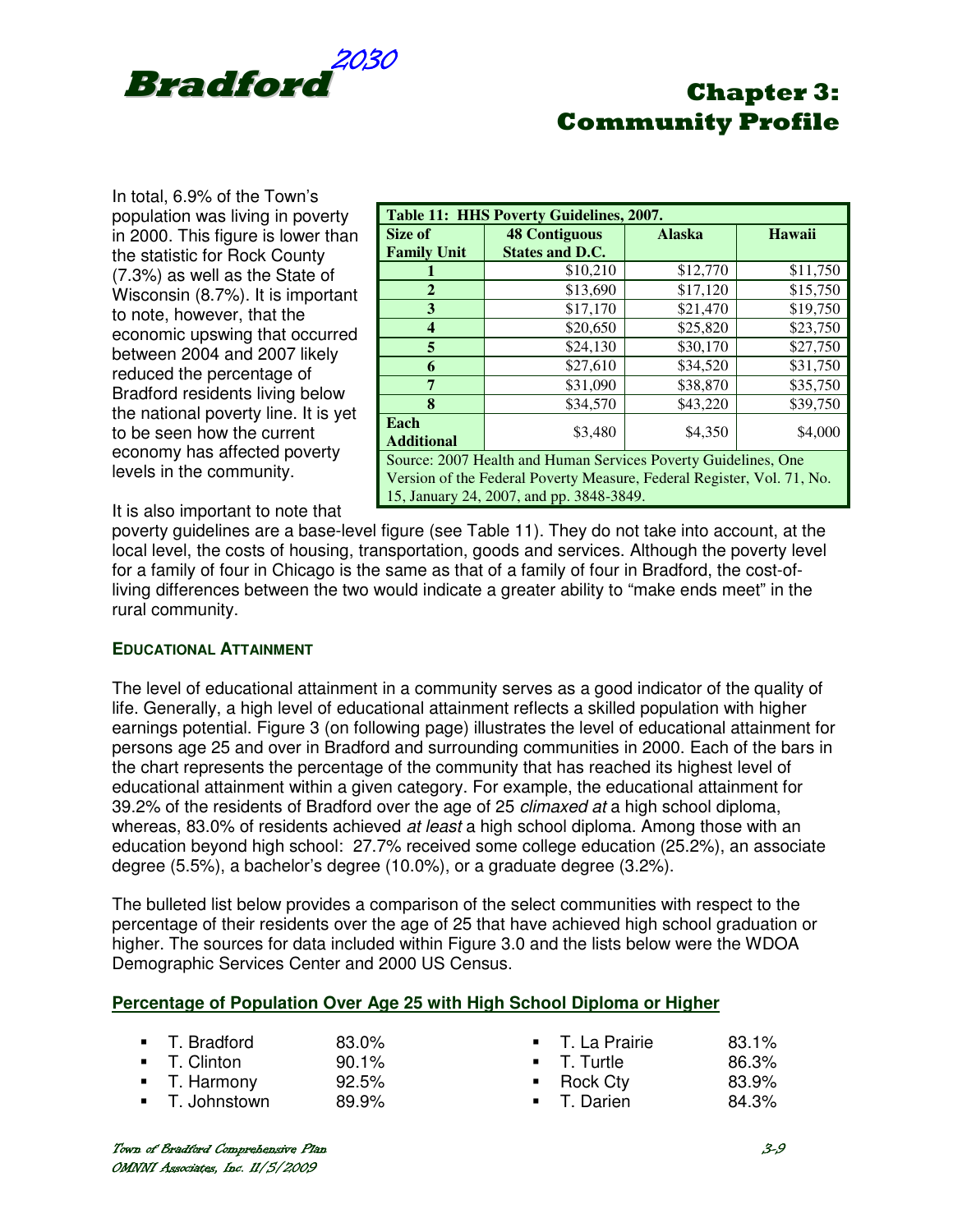

- T. Richmond 83.6%<br>T. Sharon 84.2% T. Sharon
- Walworth Cty 84.2%<br>Wisconsin 85.1%
- Wisconsin

## **Percentage of Population Over Age 25 with Bachelor's Degree or Higher**

- T. Bradford 13.2%
- 
- T. Clinton 14.0%<br>■ T. Harmony 28.2% ■ T. Harmony 28.2%<br>■ T. Johnstown 19.0%
- **T.** Johnstown
- T. La Prairie 10.2%
- T. Turtle 17.0%

| $\blacksquare$ | <b>Rock Cty</b>        | 16.7% |
|----------------|------------------------|-------|
| $\blacksquare$ | T. Darien              | 11.7% |
| $\blacksquare$ | T. Richmond            | 23.7% |
| $\blacksquare$ | T. Sharon              | 9.0%  |
| $\blacksquare$ | <b>Walworth County</b> | 21.8% |
| п              | Wisconsin              | 22.4% |
|                |                        |       |

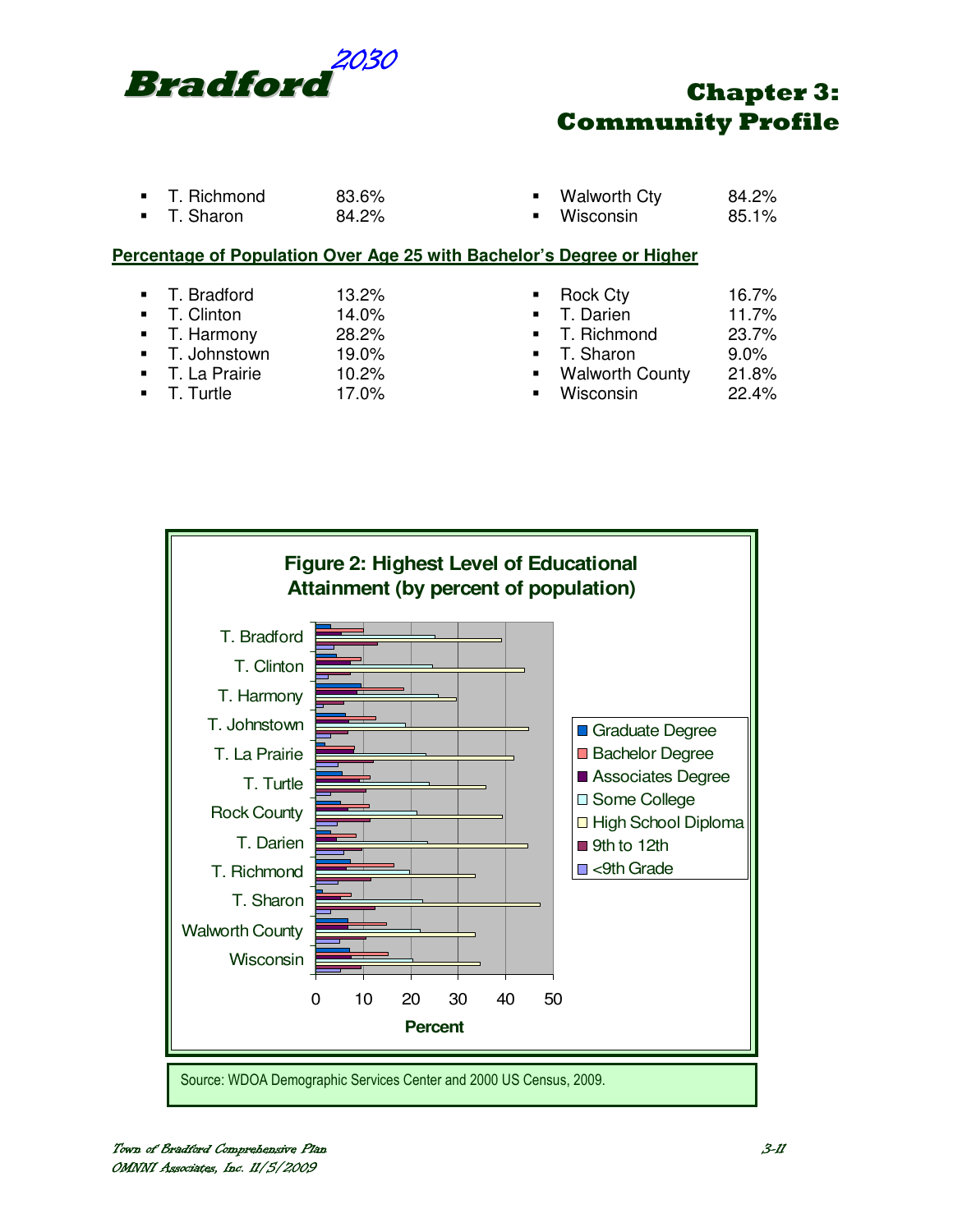

## **General Economic Forecasts<sup>1</sup>**

Demographic factors are a key driving force in developing long-term economic projections. The growth rate of the population and changes in its composition have considerable impacts on the labor force, the unemployment rate, housing demand, and other spending categories. The population projections used in the U.S. economic forecast comes from the Census Bureau's "middle" projection for the U.S. population. This projection is based on specific assumptions about immigration, fertility, and mortality rates. The national fertility rate (the average number of births per woman upon completion of childbearing) is expected to rise from its current level of 2.0 to about 2.2 in 2025. Life expectancy for men and women will rise steadily from 74.1 and 79.8 years in 1999 to 77.6 and 83.6 years in 2025, respectively. Net immigration (including undocumented immigration) is estimated to fall from 960,000 persons in 1999 to 918,000 in 2025.

## **AGE DISTRIBUTION**

The age distribution of the population is also an important part of the long-term outlook. As baby boomers begin to retire, the share of the U.S. population aged 65 and over will jump from 13% in 2010 to nearly 19% by 2025, pushing outlays for Social Security, Medicare, and Medicaid higher. In addition, the growth rate of the working-age population will slow by more than that of the overall population.

## **STATE POPULATION TRENDS**

Wisconsin's total population growth is expected to average 0.4% annually from 2001 to 2025, a rate slightly below the 0.6% average from 1975-2000. Compared to the U.S. projected growth of 0.8% over the same period, Wisconsin is expected to continue the long-term trend of slower population growth than the nation as a whole. The adult population (those over the age of 17) in Wisconsin grew at an average annual rate of 1% over the past 25 years, but is expected to grow by 0.5% per year from 2001 to 2025. Also, similar to U.S. demographic trends, the aging population in Wisconsin (those 65 and over) is projected to grow at an average annual rate of 2% for the next 25 years, including 3% per year after 2010. The aging population in Wisconsin grew at an annual rate of 1.3% per year from 1975 to 2000.

A key feature of the population projection problematic for growth of the Wisconsin economy and the local economy in Rock County is the prospect for a decline in the working age population after 2011. Statewide, the population aged 16 to 64 is projected to grow at an annual rate of 0.6% from 2000 to 2011, but will then decline at an annual rate of 0.4% from 2012 to 2025. The working age population grew at an annual rate of 0.9% from 1974 to 1999. The growth of the working age population has a profound effect on the growth of the labor force and employment.

Due to demographic shifts that will play out as baby boomers age and reach retirement, laborforce growth is expected to slow sharply over the next 20 years. First, increases in female participation will taper off, if only because the participation rates for many female age groups are

<sup>&</sup>lt;sup>1</sup> Much of the text in this section was excerpted from the Wisconsin Department of Revenue Long-Term Economic Forecast, 2001.